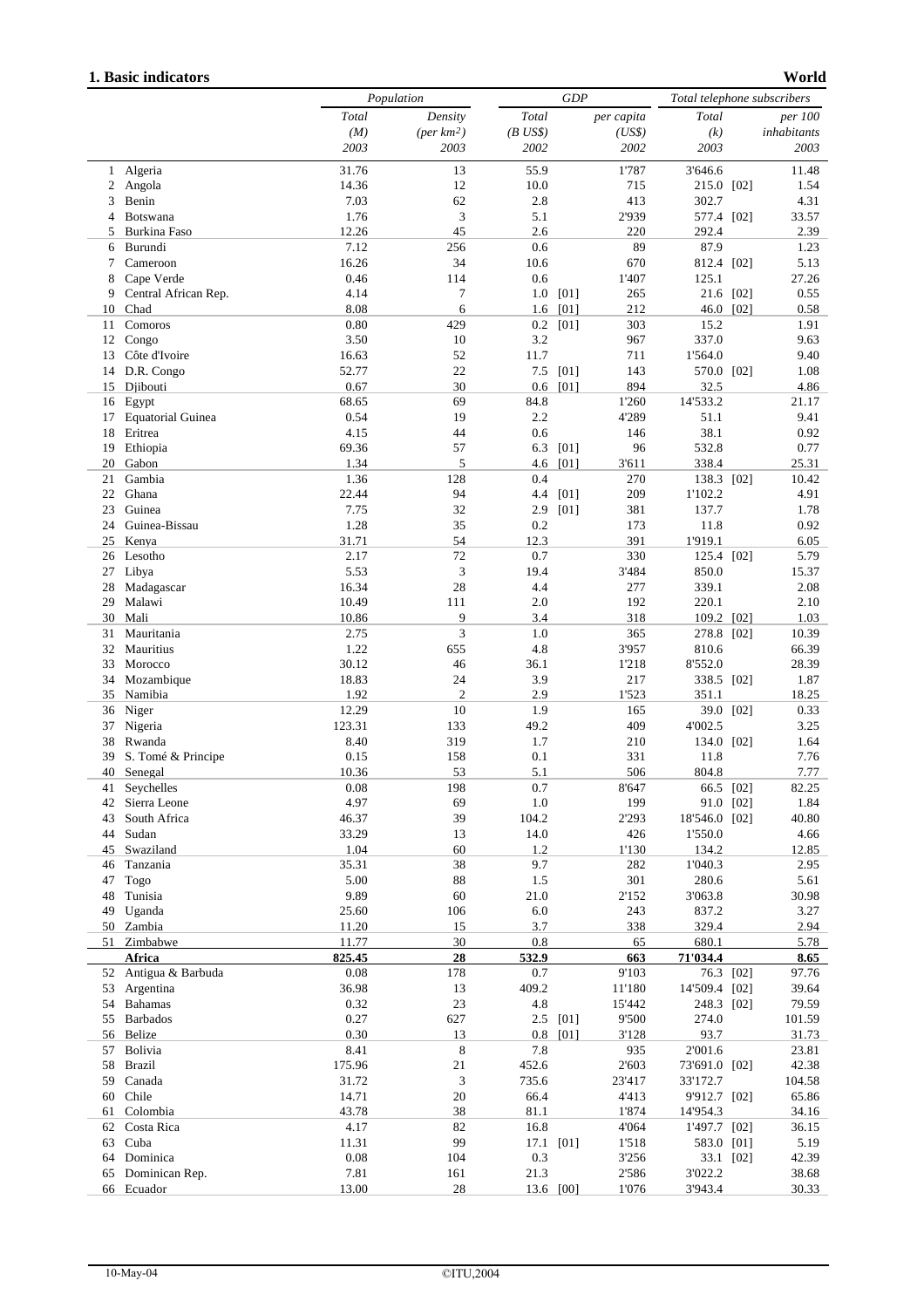|            |                         |                    | Population            |                | <b>GDP</b> |                 |                              | Total telephone subscribers |                 |  |
|------------|-------------------------|--------------------|-----------------------|----------------|------------|-----------------|------------------------------|-----------------------------|-----------------|--|
|            |                         | Total              | Density               | Total          |            | per capita      | Total                        |                             | <i>per</i> 100  |  |
|            |                         | (M)                | $(\text{per km2})$    | $(B$ US\$)     |            | (US\$)          | (k)                          |                             | inhabitants     |  |
|            |                         | 2003               | 2003                  | 2002           |            | 2002            | 2003                         |                             | 2003            |  |
| 67         | El Salvador             | 6.52               | 305                   | 14.2           |            | 2'203           | 1'902.4                      |                             | 29.20           |  |
| 68         | Grenada                 | 0.11               | 326                   | 0.4            | [00]       | 4'348           |                              | 41.1 [02]                   | 38.77           |  |
| 69         | Guatemala               | 12.32              | 113                   | 23.3           |            | 1'939           | 2'423.1 [02]                 |                             | 20.20           |  |
| 70<br>71   | Guyana<br>Haiti         | 0.89<br>8.33       | $\overline{4}$<br>300 | 0.7<br>3.2     | [00]       | 828<br>380      | 167.7 [02]                   |                             | 19.08<br>3.25   |  |
| 72         | Honduras                | 6.86               | 61                    | 6.6            |            | 980             | 270.0 [02]<br>649.0 [02]     |                             | 9.69            |  |
| 73         | Jamaica                 | 2.65               | 232                   | 8.4            |            | 3'206           | 1'844.4 [02]                 |                             | 70.22           |  |
| 74         | Mexico                  | 103.41             | 52                    | 636.9          |            | 6'252           | 40'869.9 [02]                |                             | 40.12           |  |
| 75         | Nicaragua               | 5.52               | 46                    | 2.5            |            | 470             | 374.4 [02]                   |                             | 6.97            |  |
| 76         | Panama                  | 3.12               | 40                    | 11.0           | [01]       | 3'812           | 912.7 [02]                   |                             | 30.36           |  |
| 77         | Paraguay                | 5.93               | 15                    | 5.6            |            | 967             | 2'043.6                      |                             | 34.46           |  |
| 78         | Peru                    | 27.42              | 21                    | 56.8           |            | 2'124           | 4'748.0                      |                             | 17.31           |  |
| 79         | St. Kitts and Nevis     | 0.05               | 184                   | 0.3            | [01]       | 7'450           |                              | 28.5 [02]                   | 60.64           |  |
| 80         | St. Lucia               | 0.16               | 263                   | 0.7            |            | 4'201           | 65.4 [02]                    |                             | 40.90           |  |
| 81         | St. Vincent             | 0.12               | 306                   | 0.3            | [01]       | 3'028           | 37.3 [02]                    |                             | 31.88           |  |
| 82         | Suriname                | 0.53               | 3                     | 0.9            |            | 1'860           | 247.9                        |                             | 47.12           |  |
| 83         | Trinidad & Tobago       | 1.30               | 254                   | 9.3            |            | 7'166           | 687.0 [02]                   |                             | 52.78           |  |
| 84         | <b>United States</b>    | 292.30             | 31                    | 10'445.6       |            | 36'223          | 340'321.9                    |                             | 116.43          |  |
| 85         | Uruguay<br>86 Venezuela | 3.41<br>25.70      | 18<br>28              | 12.3<br>126.2  | [01]       | 3'640<br>5'105  | 1'598.5 [02]<br>9'305.3 [02] |                             | 47.22<br>36.92  |  |
|            | <b>Americas</b>         | 855.53             | 21                    | 13'196.0       |            | 15'633          | 566'551.6                    |                             | 66.62           |  |
| 87         | Armenia                 | 3.80               | 127                   | 2.4            |            | 623             | 677.0                        |                             | 17.81           |  |
| 88         | Azerbaijan              | 8.29               | 96                    | 3.9            | [00]       | 497             | 1'793.8 [02]                 |                             | 22.03           |  |
| 89         | Bahrain                 | 0.69               | 979                   | 7.6            |            | 11'312          | 628.9                        |                             | 90.60           |  |
| 90         | Bangladesh              | 135.12             | 938                   | 46.9           |            | 352             | 2'105.0                      |                             | 1.56            |  |
| 91         | Bhutan                  | 0.71               | 15                    | 0.5            | [00]       | 734             | 33.2                         |                             | 4.69            |  |
| 92         | Brunei Darussalam       | 0.36               | 63                    | 4.3            | [01]       | 12'447          | 225.4 [01]                   |                             | 65.92           |  |
| 93         | Cambodia                | 14.14              | 78                    | 3.4            | [01]       | 254             | 415.4 [02]                   |                             | 3.01            |  |
| 94         | China                   | 1'256.95           | 131                   | 1'236.7        |            | 963             | 532'000.0                    |                             | 42.32           |  |
| 95         | Georgia                 | 4.89               | 70                    | 3.3            |            | 673             | 1'172.8                      |                             | 23.97           |  |
| 96         | Hong Kong, China        | 6.85               | 6'448                 | 163.0          |            | 24'014          | 11'042.7                     |                             | 161.26          |  |
| 97<br>98   | India<br>Indonesia      | 1'056.89<br>215.09 | 334<br>112            | 515.0<br>182.4 |            | 494<br>860      | 75'071.4                     |                             | 7.10<br>9.17    |  |
| 99         | Iran $(I.R.)$           | 66.15              | 40                    | 379.6 [01]     |            | 5'876           | 19'450.0 [02]<br>17'947.7    |                             | 27.13           |  |
| 100        | Israel                  | 6.77               | 306                   | 103.6          |            | 15'619          | 9'340.0 [02]                 |                             | 140.76          |  |
| 101        | Japan                   | 127.52             | 338                   | 3'991.8        |            | 31'324          | 152'267.4 [02]               |                             | 119.49          |  |
| 102        | Jordan                  | 5.48               | 57                    | 9.3            |            | 1'742           | 1'947.9                      |                             | 35.54           |  |
| 103        | Kazakhstan              | 15.84              | 6                     | 23.7           |            | 1'485           | 3'108.9 [02]                 |                             | 19.47           |  |
| 104        | Korea (Rep.)            | 48.42              | 492                   | 476.7          |            | 10'014          | 56'468.8                     |                             | 116.61          |  |
|            | 105 Kuwait              | 2.46               | 101                   | 35.8           |            | 15'140          | 1'906.9                      |                             | 77.63           |  |
|            | 106 Kyrgyzstan          | 5.21               | 26                    | 1.6            |            | 315             | 447.9 [02]                   |                             | 8.79            |  |
|            | 107 Lao P.D.R.          | 5.68               | 24                    | 1.8            |            | 328             | 117.1 [02]                   |                             | 2.12            |  |
| 108        | Lebanon                 | 3.50               | 337                   |                | 16.7 [01]  | 4'988           | 1'453.9 [02]                 |                             | 42.58           |  |
| 109        | Macao, China            | 0.45               | 18'765                | 6.7            |            | 15'249          | 538.7                        |                             | 120.61          |  |
| 110<br>111 | Malaysia<br>Maldives    | 25.17<br>0.29      | 76<br>962             | 94.9           | $0.6$ [01] | 3'870<br>2'258  | 15'695.7<br>70.5 [02]        |                             | 62.36<br>25.11  |  |
| 112        | Mongolia                | 2.46               | $\boldsymbol{2}$      | 1.1            | [01]       | 439             | 344.0 [02]                   |                             | 14.16           |  |
| 113        | Myanmar                 | 49.62              | 73                    | 7.1            | [00]       | 148             | 423.8                        |                             | 0.85            |  |
|            | 114 Nepal               | 23.68              | 167                   | 5.5            |            | 237             | 422.2                        |                             | 1.78            |  |
|            | 115 Oman                | 2.60               | 10                    | 20.6           |            | 8'097           | 698.8 [02]                   |                             | 27.53           |  |
|            | 116 Pakistan            | 149.58             | 186                   | 62.4           |            | 428             | 6'607.6                      |                             | 4.42            |  |
| 117        | Palestine               | 3.62               | 601                   | 3.0            |            | 873             | 795.8                        |                             | 21.99           |  |
| 118        | Philippines             | 81.10              | 270                   | 77.0           |            | 969             | 18'511.9 [02]                |                             | 23.29           |  |
| 119        | Qatar                   | 0.64               | 56                    | 17.5           |            | 28'295          | 561.0                        |                             | 87.90           |  |
| 120        | Saudi Arabia            | 22.54              | 9                     | 188.2          |            | 8'571           | 10'740.9                     |                             | 47.65           |  |
| 121        | Singapore               | 4.20               | 6'147                 | 87.0           |            | 20'894          | 5'239.8 [02]                 |                             | 125.84          |  |
| 122<br>123 | Sri Lanka               | 19.16              | 292<br>94             | 16.4           |            | 863             | 1'813.0 [02]                 |                             | 9.57            |  |
| 124        | Syria<br>Taiwan, China  | 17.48<br>22.64     | 629                   | 280.9          | 19.2 [00]  | 1'185<br>12'471 | 2'499.3 [02]<br>38'444.7     |                             | 14.67<br>169.83 |  |
| 125        | Tajikistan              | 6.54               | 46                    | 1.2            |            | 188             | 289.7                        |                             | 4.43            |  |
| 126        | Thailand                | 62.53              | 122                   | 126.5          |            | 2'044           | 22'616.8 [02]                |                             | 36.55           |  |
| 127        | Turkmenistan            | 4.87               | 10                    | 4.4            | [00]       | 988             | 382.2 [02]                   |                             | 7.88            |  |
| 128        | United Arab Emirates    | 4.04               | 48                    | 71.0           |            | 18'919          | 4'108.1                      |                             | 101.68          |  |
| 129        | Uzbekistan              | 25.61              | 57                    | 6.5            |            | 257             | 2'037.9                      |                             | 7.96            |  |
| 130        | Viet Nam                | 81.38              | 247                   | 34.9           |            | 429             | 7'144.0                      |                             | 8.78            |  |
| 131        | Yemen                   | 20.15              | 106                   | 10.0           |            | 513             | 953.3 [02]                   |                             | 4.89            |  |
|            | Asia                    | 3'621.14           | 122                   | 8'352.3        |            | 2'313           | 1'030'561.7                  |                             | 28.52           |  |